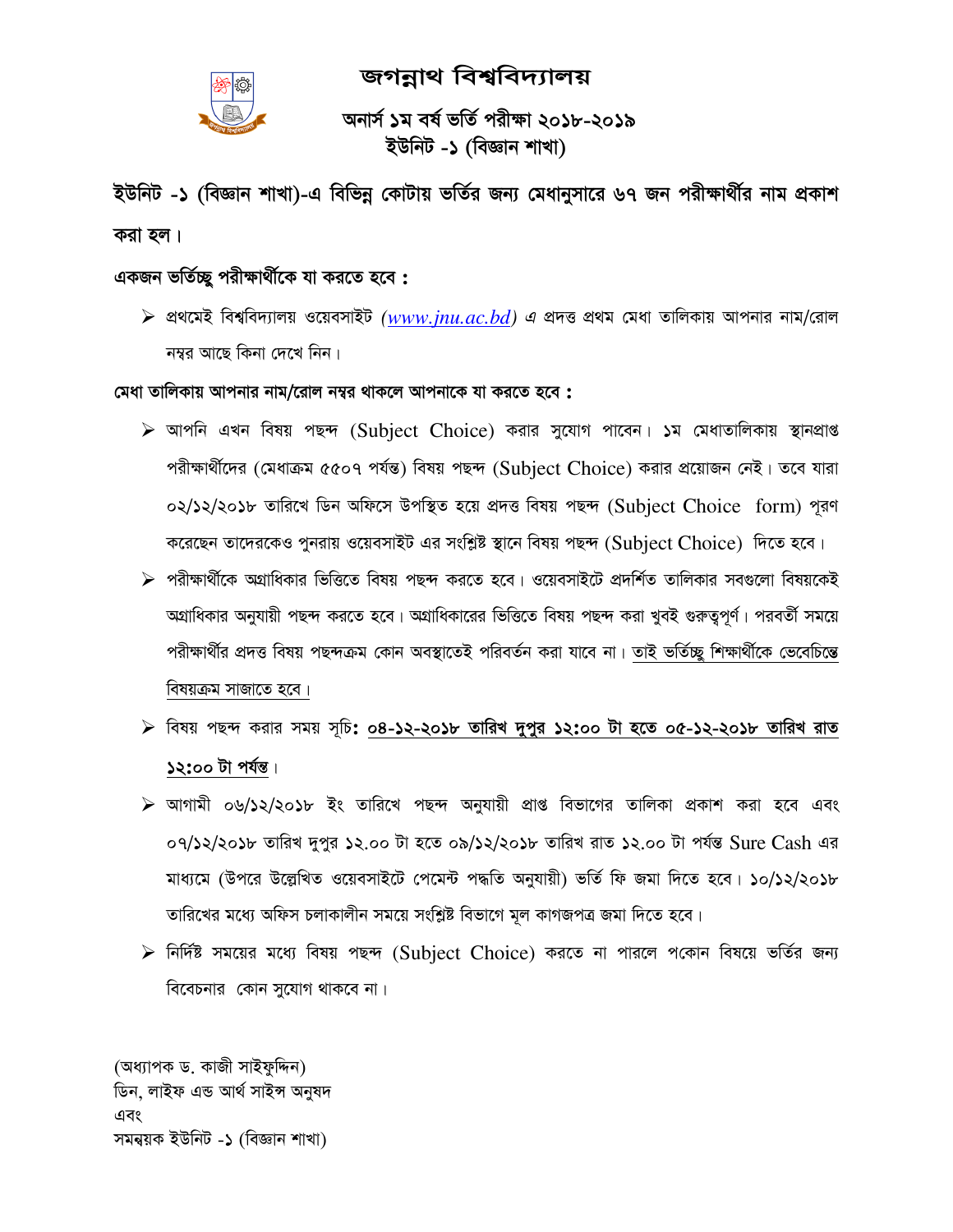## Unit- 1 Quota List

| <b>ROLL</b> | <b>NAME</b>                     | <b>QUOTA</b> |
|-------------|---------------------------------|--------------|
| 126989      | ABDULLAH-AL-NOMAN               | <b>FFQ</b>   |
| 125769      | <b>TASNIHA KHAN</b>             | <b>FFQ</b>   |
| 125829      | <b>MD. HASIB CHAUDHURI HIRU</b> | <b>FFQ</b>   |
| 113986      | <b>MIR FAISAL RASHID</b>        | <b>FFO</b>   |
| 116674      | MD. SA-AD AL MEHEDI             | <b>FFQ</b>   |
| 115651      | <b>MD. ABDUR RAHMAN</b>         | <b>FFQ</b>   |
| 111033      | <b>NABONITA ISLAM</b>           | <b>FFG</b>   |
| 110401      | REDOY- UL- ISLAM                | <b>FFG</b>   |
| 123977      | <b>AFSARA BINTE RASHID</b>      | <b>FFG</b>   |
| 105659      | <b>AKASH ROY</b>                | <b>FFG</b>   |
| 117199      | Nafiza Hosin Proma              | <b>FFG</b>   |
| 116389      | <b>JANNATUL MAWA MIM</b>        | <b>FFG</b>   |
| 125629      | Sadia Islam Suda                | <b>FFG</b>   |
| 123455      | <b>SUMAIYA ALAM</b>             | <b>FFG</b>   |
|             |                                 |              |
| 112137      | ZANNATUL FERDOUS EMU            | <b>FFG</b>   |
| 106660      | Md. Ashif Ali                   | <b>FFG</b>   |
| 127535      | <b>MAYMUNA FAYRUSE OME</b>      | <b>FFG</b>   |
| 101678      | <b>SAIMA TASNIM</b>             | <b>FFG</b>   |
| 122561      | <b>SAYEEDA ISLAM SADIA</b>      | <b>FFG</b>   |
| 130305      | Shabakun Naher                  | <b>FFG</b>   |
| 104657      | Jarin Tasnim                    | <b>FFG</b>   |
| 101130      | MD. HIMEL HASNAT RAFI           | <b>FFG</b>   |
| 119537      | KANIJ FARJANA SHUCONA           | <b>FFG</b>   |
| 125861      | HAMIMUL HAQUE SHIHAB            | <b>FFG</b>   |
| 107177      | CowCab Ahmed Chowdhury          | <b>FFG</b>   |
| 113400      | Shoanur Rahman                  | <b>FFG</b>   |
| 113345      | <b>MD. ISMAIL HOSSEN</b>        | <b>FFG</b>   |
| 123695      | Md. Maruf Mehedi                | <b>FFG</b>   |
| 100629      | MD. FUAD HASAN SHISIR           | <b>FFG</b>   |
| 113580      | MD. TOWSIF-UR-RAHMAN            | <b>FFG</b>   |
| 126254      | Zakia Afrin                     | <b>FFG</b>   |
| 101516      | <b>MD.NAZMUL ISLAM</b>          | <b>FFG</b>   |
| 128633      | MD. HAFIZ ULLAH MAHIN           | <b>FFG</b>   |
| 124328      | <b>MD. NASIFUR RAHMAN SAKIB</b> | <b>FFG</b>   |
| 103369      | <b>SAMIA RAHMAN SASHI</b>       | <b>FFG</b>   |
| 111125      | <b>MD. ABDUR RAHMAN SIAM</b>    | <b>FFG</b>   |
| 110859      | Sabrina Yasmin                  | <b>FFG</b>   |
| 113742      | Samia Akhter Tisa               | <b>FFG</b>   |
| 113742      | <b>SAMIA AKTAR TRISHA</b>       | <b>FFG</b>   |
| 105486      | EISHETA RANI BARUA              | <b>FFG</b>   |
| 122767      | <b>FARDIN ISLAM RAFID</b>       | <b>FFG</b>   |
| 100988      | MEHERABUL ISLAM SHOWDIP         | <b>FFG</b>   |
| 114723      | MD. SEYAM                       | <b>FFG</b>   |
| 124055      | TAHSINA FARIHA OHI              | <b>FFG</b>   |
| 126416      | <b>ABDULLA AL MAMUN TUSHER</b>  | <b>FFG</b>   |
|             |                                 |              |
| 127419      | MD. TALHA                       | <b>FFG</b>   |
| 118651      | A S M ABDULLAH AL NAYIM         | <b>FFG</b>   |
| 117770      | <b>MD. ABDUL LATIF</b>          | <b>FFG</b>   |
| 112836      | <b>MD. NAZMUL HASAN</b>         | <b>FFG</b>   |
| 123729      | Md. Shamiul Islam Santo         | <b>FFG</b>   |
| 131044      | <b>TANJIN TANHA</b>             | <b>FFG</b>   |
| 121602      | <b>JEBUNNESA ZAMAN</b>          | <b>FFG</b>   |
| 105856      | <b>AHNAF TAHMID</b>             | <b>FFG</b>   |
| 120144      | AMINA JAHAN                     | <b>FFG</b>   |
| 124295      | <b>MANJIMA MALLIK</b>           | <b>TQ</b>    |
| 128206      | ORPAN SINGHA                    | <b>TQ</b>    |
| 102821      | <b>BABITA RANI MONDAL</b>       | <b>PDQ</b>   |